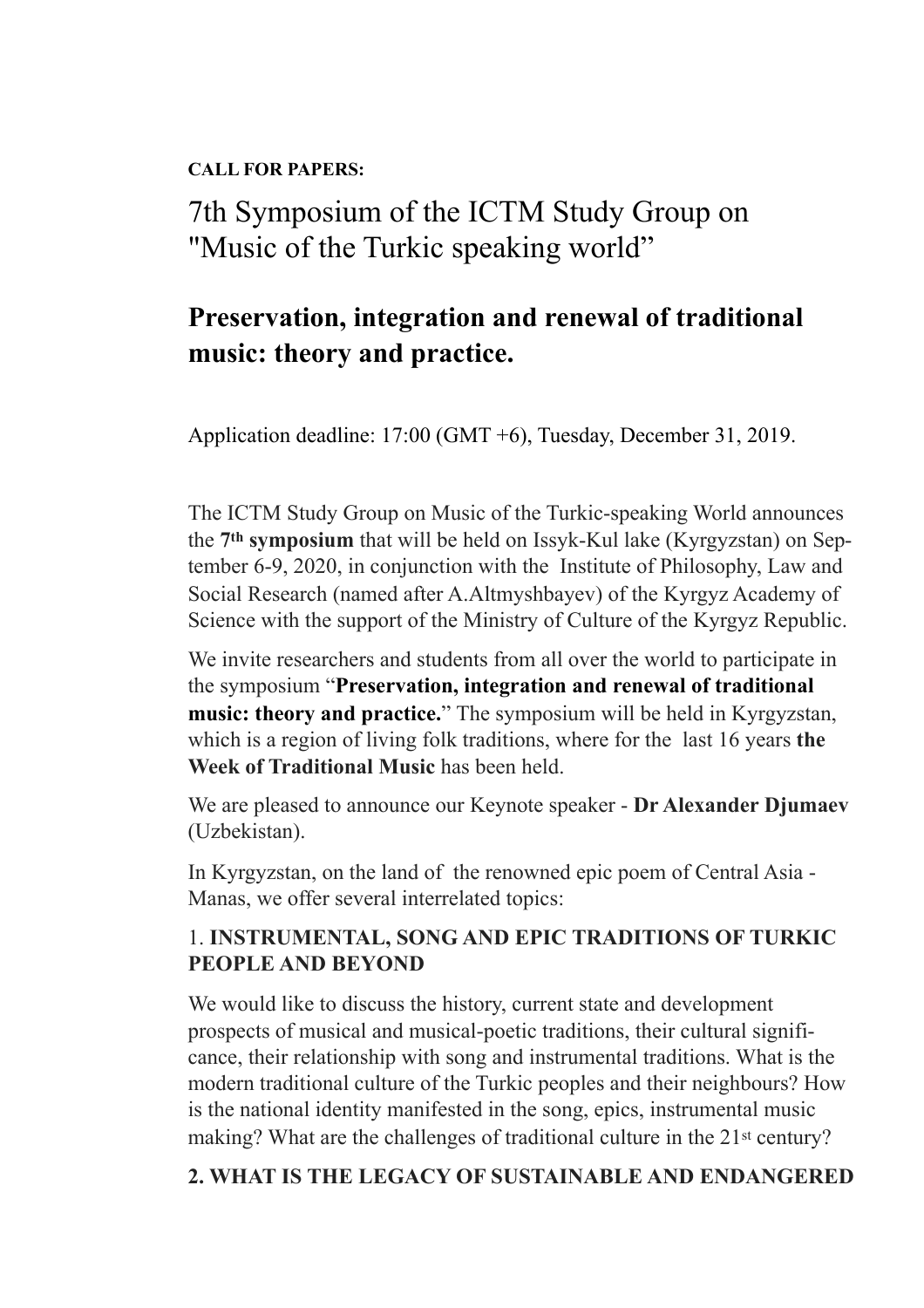**TRADITIONS: PRESERVATION OR TRANSFORMATION?** The UNESCO Convention (2003) on the Safeguarding of the Intangible Cultural Heritage contains three lists: Representative List of the Intangible Cultural Heritage of Humanity, the Register of Good Safeguarding Practices and the List of Intangible Cultural Heritage in Need of Urgent Safeguarding. In this regard, the symposium will address the issues of AUTHENTICITY of folklore and traditional art and the MODERNISATION of national traditions.

## **3. NEW DIRECTIONS IN THE STUDY OF TRADITIONAL CUL-TURE OF TURKIC PEOPLES.**

Our 7th international symposium will provide an opportunity for dialogue between scholars, musicians and folk craftsmen involved in performance and teaching activities. Presentations and discussions (round tables) will alternate with concerts, workshops and video demonstrations.

T**he deadline for applications is December 31, 2019.** To apply for a presentation, poster paper or master class, please send abstracts of up to 200 words in English, identifying yourself (name, surname, academic degree, title, job position, e-mail).

For detailed information, please contact:

**Valeriya Nedlina** (in English) +77073539925, leranedlin@gmail.com,

**Saida Yelemanova** (in Russian) +77757718549, folklab@inbox.ru.

To apply, you must be a member of ICTM in a good standing (membership is 60 euros per year, for students 40, can be paid on the spot).

**The registration fee** is 30 euros for ICTM members, 20 for students. The cost of the registration fee includes a concert program of performances by traditional performers of the Turkic world on September 6,7,8,9, plus master classes and transfer from Issyk-Kul to Bishkek, where the final gala concert of "**National Komuz Day**" will be held with the participation of the cultural authorities of the Kyrgyz Republic.

Accommodation in Issyk-Kul is planned in a sanatorium (20 euros per day with breakfast). Lunch and dinner meals should be booked in advance for 5 euros each.

We expect all participants to arrive by international airlines to **Bishkek airport** on 5th or 6th September 2020. At the **Bishkek** airport a schedule will